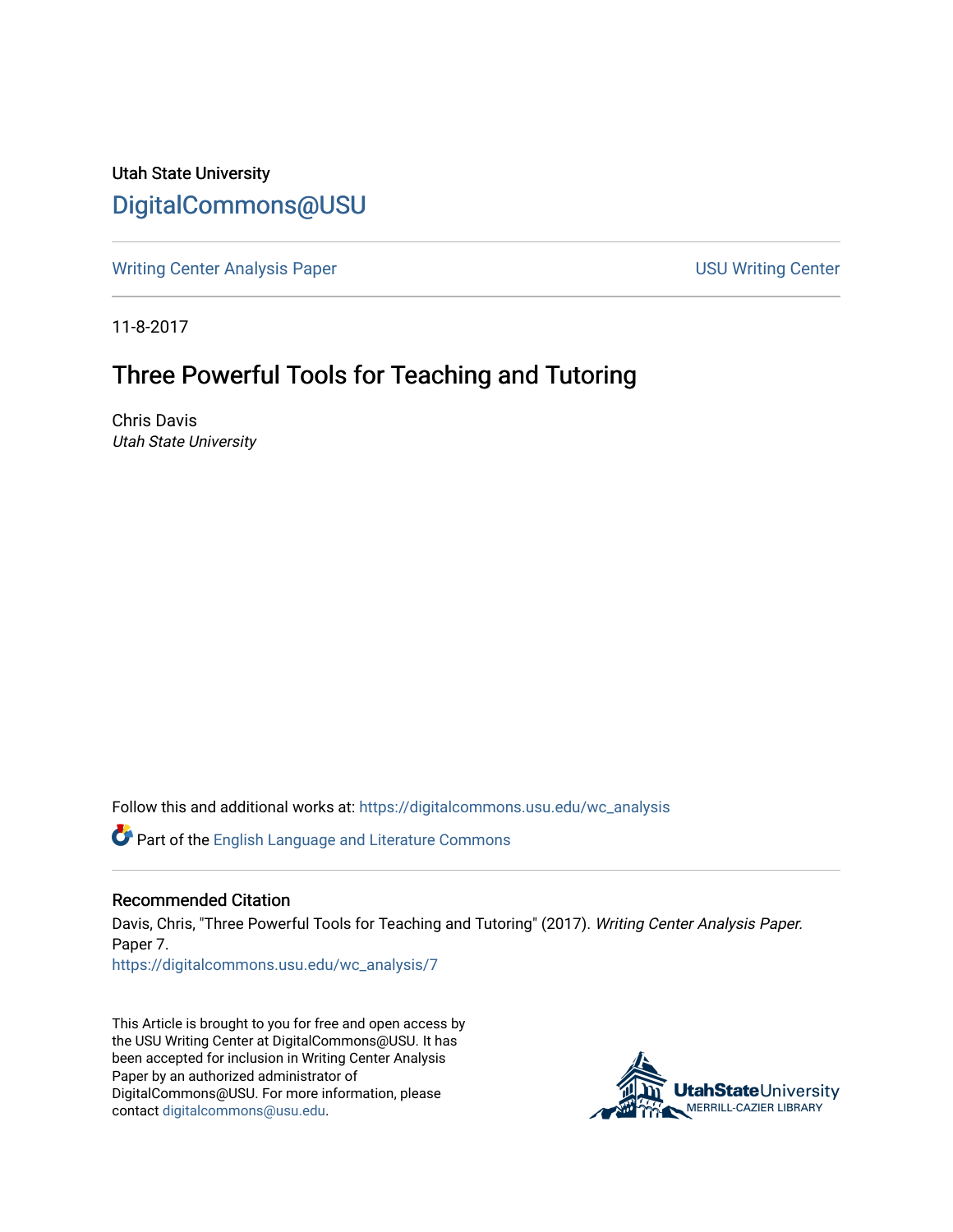## ENGL 6820

November 8<sup>th</sup>, 2017

## **Three Powerful Tools for Teaching and Tutoring**

When I first heard about how involved the 2017 Fall semester Graduate Instructors were going to be in the Writing Center, I was a little confused, and even more annoyed. "Wait, we have to tutor once *a week?* And we have to go to trainings and write a paper worth *200 points?*  Don't they know how busy we're going to be? What does peer tutoring even have to do with being student teachers?" Then I got to my first tutoring session. Charlie came in wanting some feedback on his "Writing and Reading History" essay draft. Nothing in particular, just wanted to "look over it and see how it went." On the one hand, this instilled faith in my first-week whatam-I-doing-posing-as-a-teacher panic; there were writing problems everywhere. On the other hand, seeing those problems was about all I had going for me. I stuttered through it, not knowing how to explain the problems or get Charlie to see the problems or to even put them into a conversational context where I wasn't just telling him what to do (or more accurately, what *I'd*  do) to fix things. This is the moment that I started to realize the importance of our Writing Center experience, finding answers to those original questions I asked myself in disbelief. This semester, my teaching and tutoring has improved immensely by practicing three of the Writing Center's methods: asking questions, using the inverted triangle of focus, and having students read their own work aloud.

Asking leading questions, rather than telling students what the problems are in their writing, allows them to discover and learn for themselves. Teaching and tutoring are both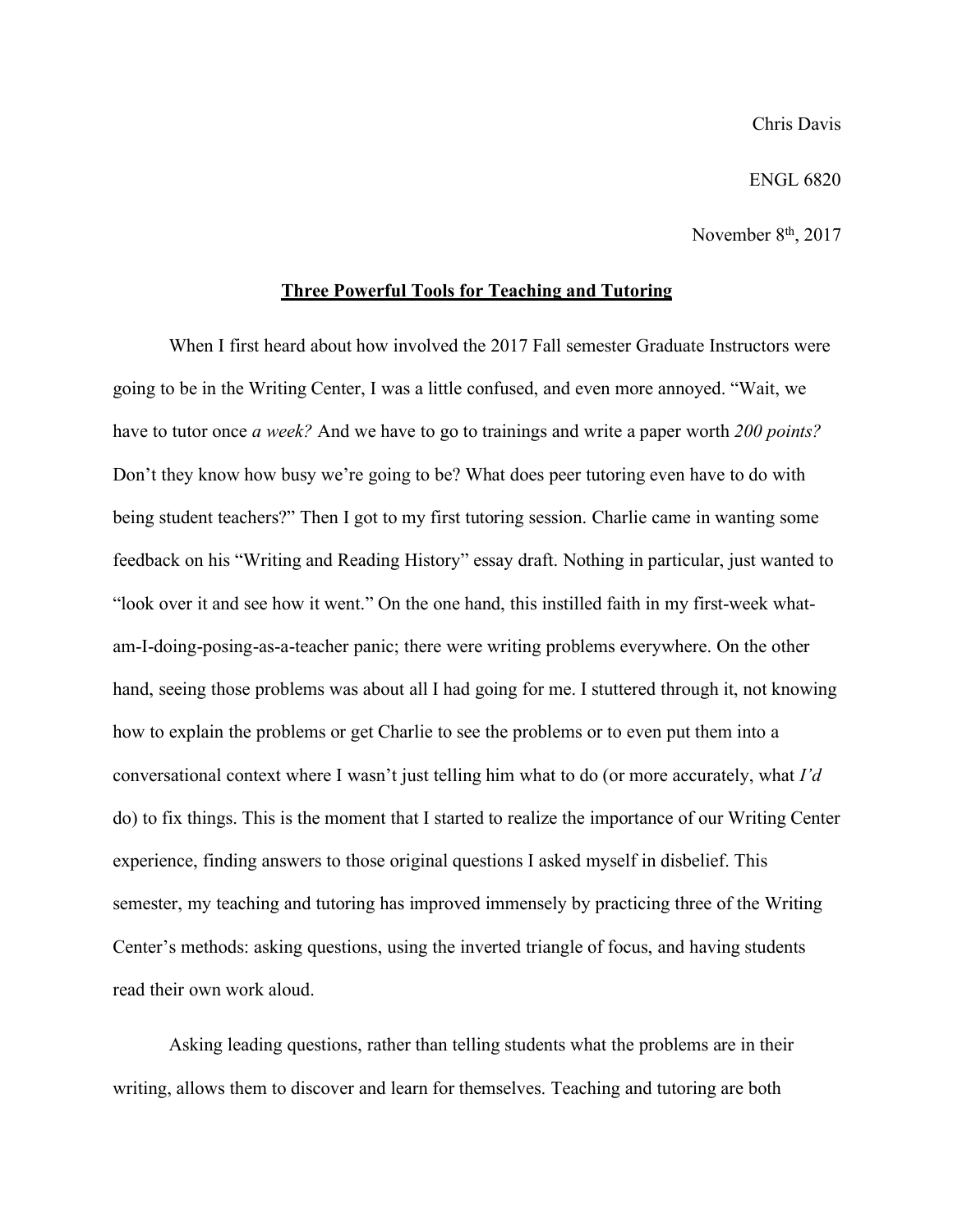deceptively difficult and complex. The reason for this is that learning takes place individually, and each individual has their own way(s) of learning, so a single method of teaching may work for one student, but not another. So being a teacher almost requires you to complete inception in that you have to use your abilities to lead others to learn something for themselves. This is illustrated clearest in the Writing Center's method of asking the students questions about problems in their writing, rather than the tutor telling them there's a problem. For example, when a student has asked me, "Is this paragraph confusing?" I have responded, "The fact that you asked me that, makes me think you probably think it's confusing, yourself. Why might you think it's confusing?" By referring the question back to the student, *they* are required to think through what the problem is. This method allows students not only to come to their own conclusions about what's not working, but also to think through the process of *why* it's not working. In other words, they're learning what's wrong with a piece of writing, one error at a time. Because they're finding these errors *on their own*, students will continue to see those errors in writing long after that first discovery. Since learning this tactic, myself, I've applied it in nearly every one-on-one conference I've had with my students, and been able to watch, firsthand, each one discover specific problems on their own, rather than me having to point them out.

The Writing Center's inverted triangle of focus is an exceptionally useful way to think about writing, both from a teacher's perspective as well as a student's. Far too often, students believe, incorrectly, that revising a piece of writing means fixing comma splices, or correcting punctuation errors. I've had multiple students come to see me during office hours or when I'm tutoring to ask me how to improve their papers. About ninety percent of the time, the first question I get asked is grammar-related ("I just don't know if I'm using commas right."). While I appreciate their attempts to improve their grammar, they often haven't even considered whether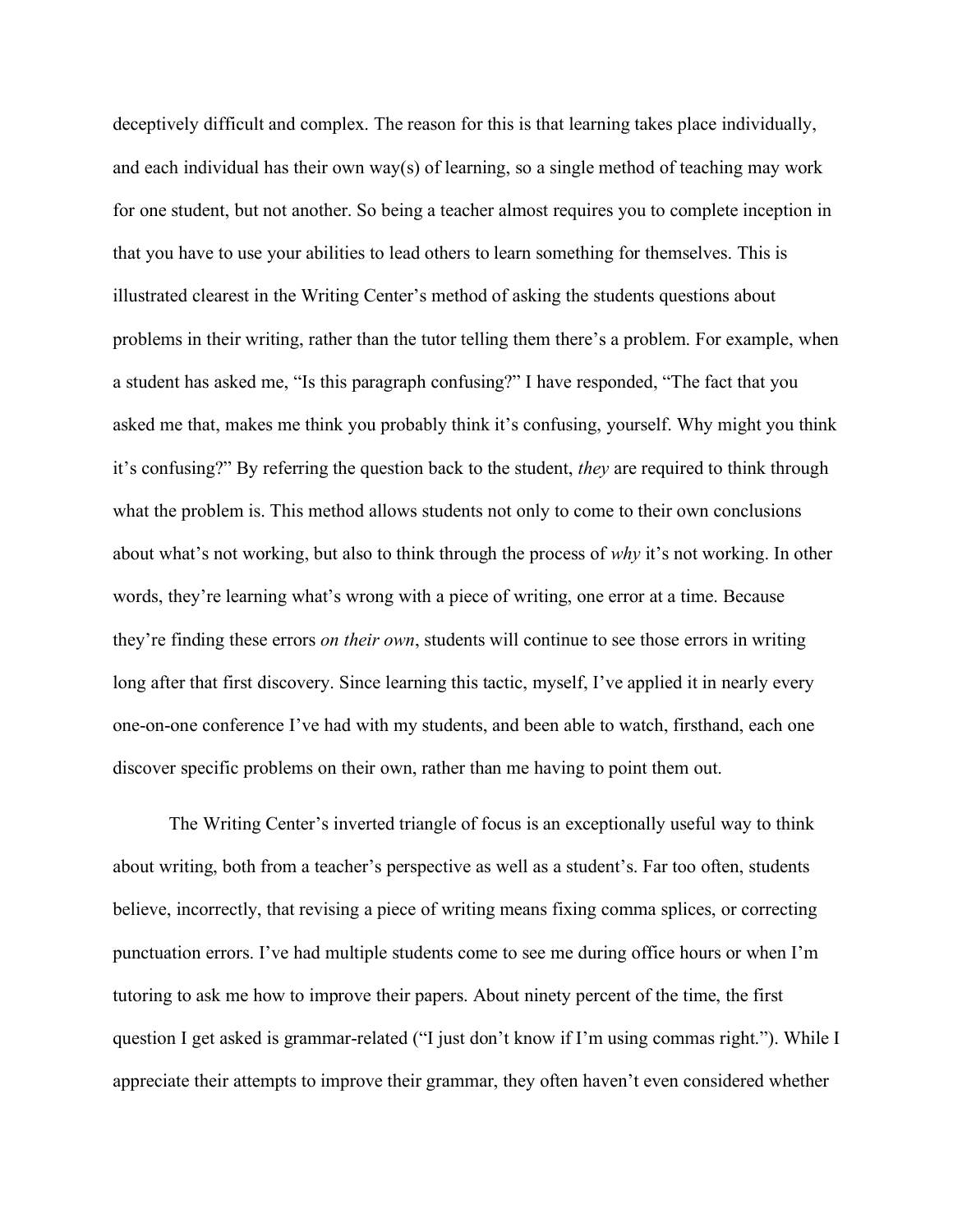they've answered the prompt effectively, or looked into the structure or organization of their paper. While the concepts of grammar and mechanics are important, they're not the first thing students should focus on when working on improving their writing. The Writing Center understands this, and has offered tutors the inverted triangle of focus for tutors and tutees to consult during their sessions. Keeping the focus on improving the "Content, Organization, and Requirements" *before* looking into the "Proofreading, Punctuation, and Grammar" allows students to think through the most important parts of the writing process, in the correct order. This also allows students to avoid the all-too-real trap of the reverse that they too-often fall into straight out of high school; i.e. focusing more on grammatical and mechanical errors than on content or making sure they've fulfilled the assignment's requirements. I've also brought this tactic effectively into one-on-one conferences with my students, to great benefit – students are often slightly surprised, but overall happier with the resulting feedback and suggestions.

The Writing Center's tactic of having students read their own work aloud lets students hear problems in their writing. This allows students to see, firsthand, the benefit(s) of reading their writing aloud – an extremely useful practice that's far too often overlooked. Reading a paper aloud gives the writer a new perspective on the syntax and phrasings – they are able to *hear* problems, rather than having to read them, which puts just enough distance between writer and writing to let errors and awkwardness shine through. I've seen the difference of stumbling over a mechanically erroneous sentence with awkward syntax myself, compared to listening to the writer stumble over it themselves, and the difference is staggering. Very nearly every time, the student will stop *themselves* (before I've even said anything), having realized there's a problem with the sentence. Employing this method, I've literally watched the majority of my students and tutees mark up every page of their own paper without having said a word, myself.